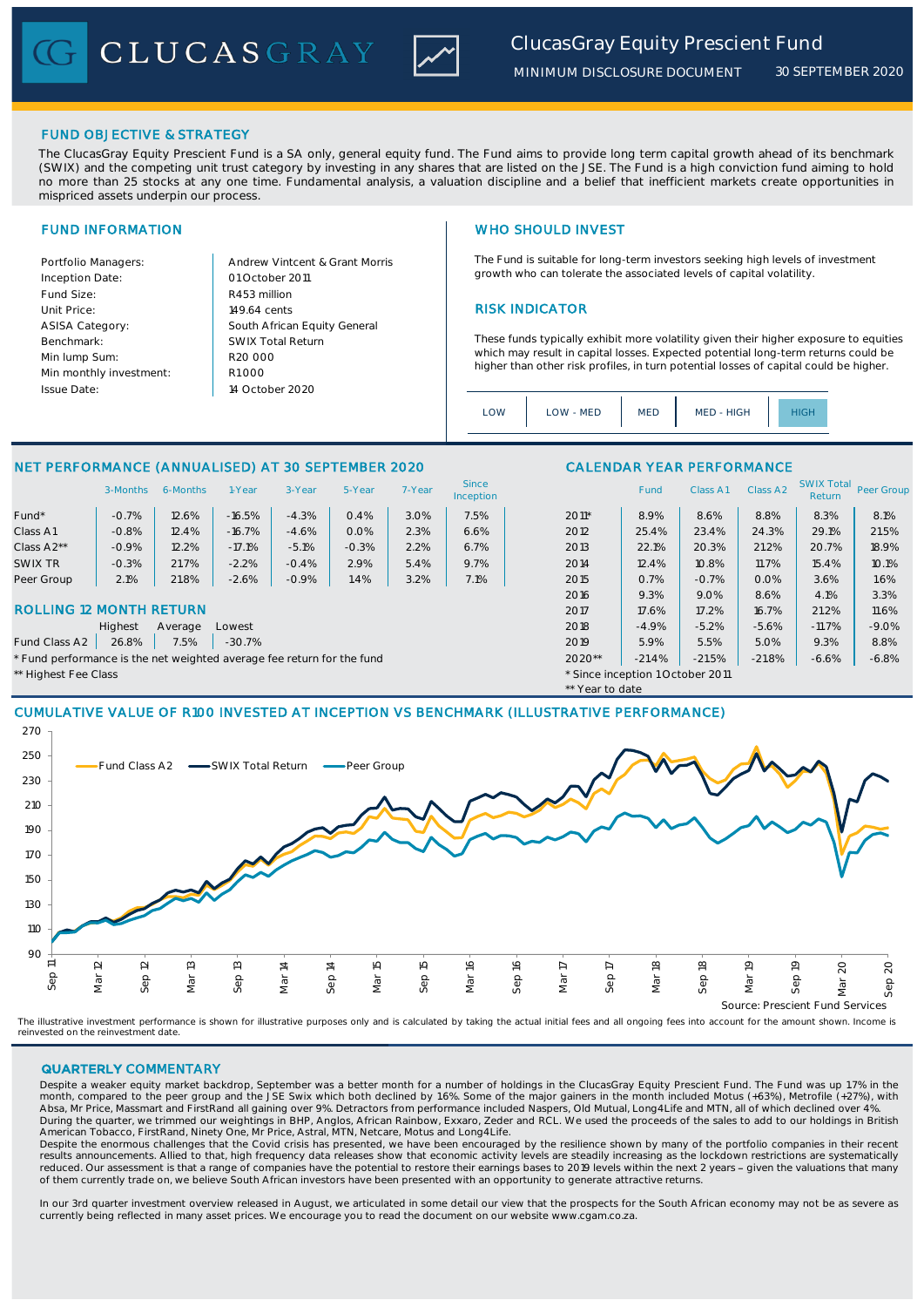

# *ClucasGray Equity Prescient Fund*

*MINIMUM DISCLOSURE DOCUMENT 30 SEPTEMBER 2020*

| Naspers              | 8.4% |
|----------------------|------|
| <b>Standard Bank</b> | 6.4% |
| ABSA Group           | 5.7% |
| Brit AM Tobacco      | 5.3% |
| Anglo American       | 4.5% |
| <b>BHP Group</b>     | 4.3% |
| Exxaro               | 4.0% |
| Metrofile            | 3.9% |
| <b>MTN</b>           | 3.6% |
| Firstrand            | 3.4% |

Distribution Frequency Distribution Date

Last Distribution 1.04% 0.04% 0.04% 0.04% 0.04% 0.04% 0.04% 0.04% 0.04% 0.04% 0.04% 0.04% 0.04% 0.04% 0.04% 0.0 01 April Annually

# TOP 10 EQUITY HOLDINGS FUND ASSET ALLOCATIONS



# DISTRIBUTIONS FEE STRUCTURE

| TFR                                 | Class A <sub>2</sub> Class A1 |       |
|-------------------------------------|-------------------------------|-------|
| Annual Management Fee (excl. VAT)   | 1.30%                         | 0.90% |
| Other Cost                          | 0.04%                         | 0.03% |
| VAT                                 | 0.20%                         | 0.14% |
| Total Expense Ratio (incl. VAT)     | 1.54%                         | 1.07% |
| Transaction Costs (incl. VAT)       | 0.46%                         | 0.46% |
| Total Investment Charge (incl. VAT) | 2.00%                         | 1.53% |